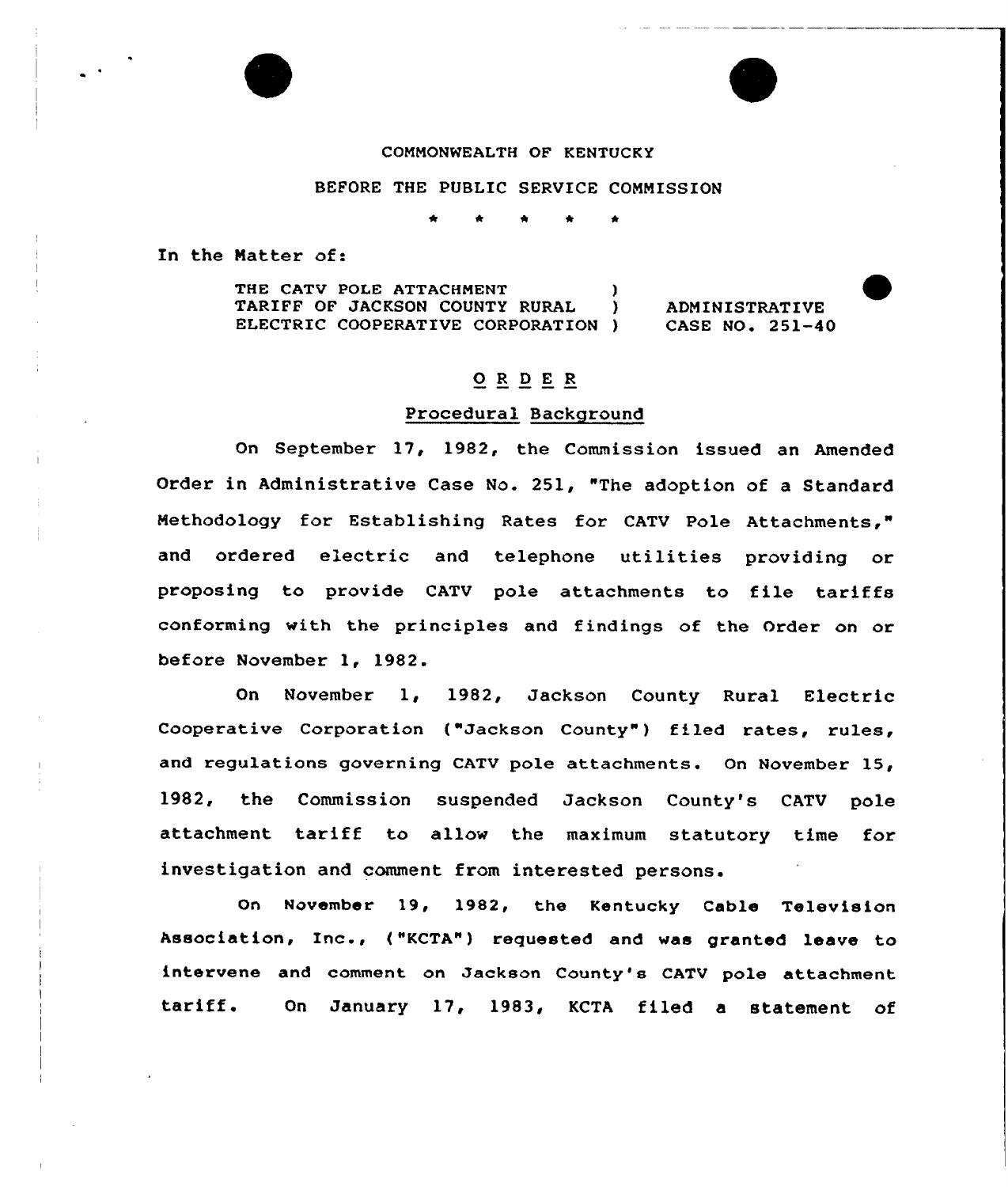objections to various CATV pole attachment tariffs, but made no specific objections in the case of Jackson County.

The Commission considers the matter of Jackson County's CATV pole attachment tariff submitted for final determination.

#### Findings

The Commission, having considered the evidence of record and being advised, is of the opinion and finds that:

l. Jackson County failed to file sufficient information to verify its calculations of CATV pole attachment rates. Therefore, Jackson County should file workpapers and other supporting information showing that its proposed rates conform to the principles and findings in the Commission's Order of September 17, 1982.

2. Jackson County should be allowed to substitute 1982 Annual Report information to adjust its annual carrying charge, if the information is available and filed with the Commission.

#### ORDERS

1T IS THEREFORE ORDERED that Jackson County's CATV pole attachment tariff as filed with the Commission on November 1, 1982, be and it hereby is dismissed.

IT IS FURTHER ORDERED that Jackson County shall file rates, rules, and regulations governing CATV pole attachments with the Commission within 30 days from the date of this Order, and that the rates, rules and regulations shall conform to the Commission's Order of September 17, 1982.

 $\overline{2}$